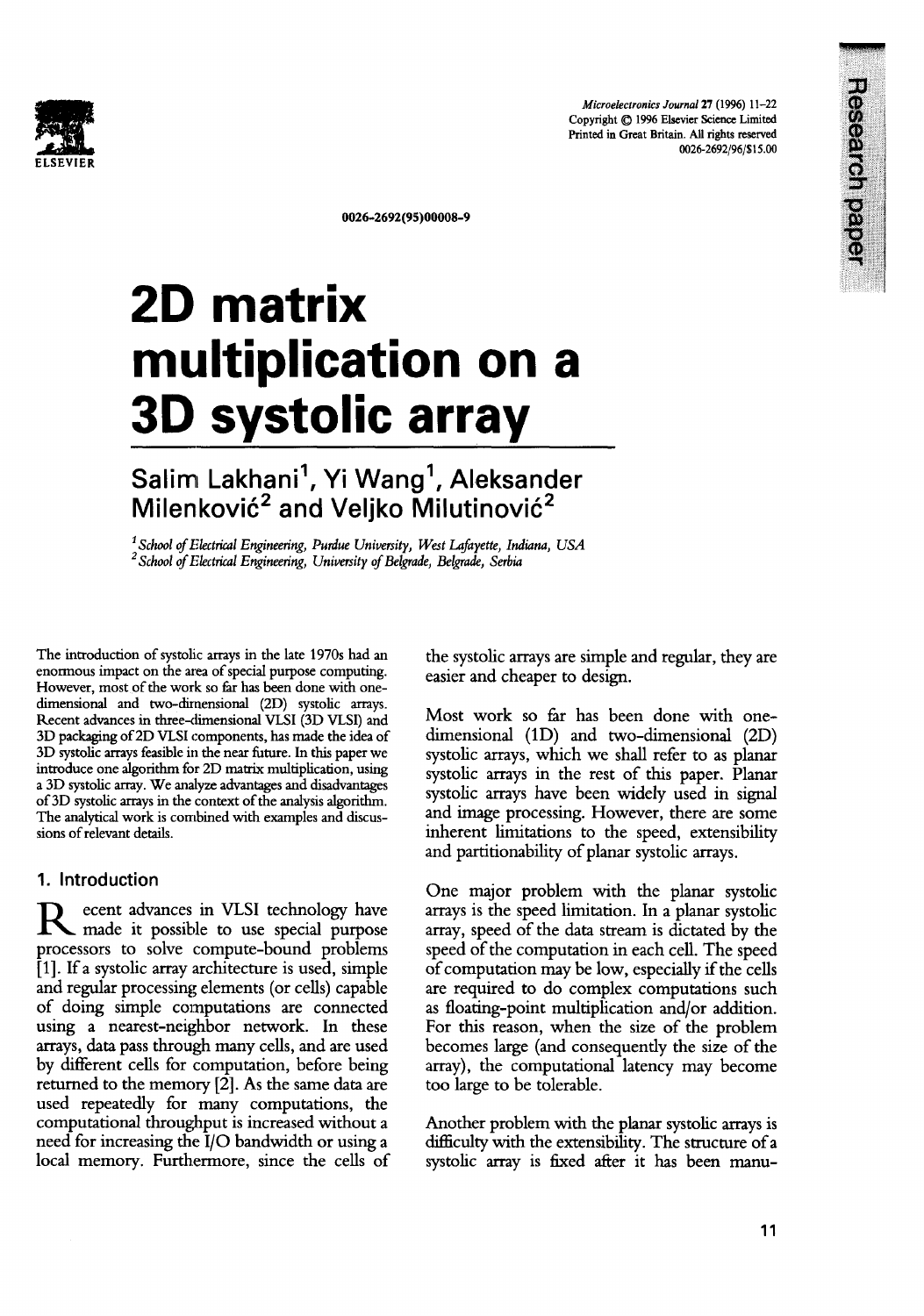## *Salim Lakhani* **et** *al./2D matrix multiplication*

factured, so it has less flexibility than SIMD machines. Since it is impossible to produce an array to match all possible sizes of different problems, it is necessary that one is able to solve a larger problem on a smaller array. To be able to solve a larger problem on a smaller array, a bus from the output to the input of the array may be needed to feed back the partial results. This is especially true if partial results and data streams flow in the same plane, which is generally true for a planar systolic array. This bus can not only affect the latency due to the propagation delay, but it can also increase the hardware cost.

Still another problem with the planar systolic array is difficulty with the partitionability. This problem arises when one needs to solve a problem of smaller size on an array of larger size. Using a larger array to solve a problem of smaller size is a waste of resources, therefore it is important that one is able to solve several smaller size problems on a larger array simultaneously. This may be difficult if partial results and data streams flow in the same plane, which is generally true for a planar systolic array.

To solve these inherent limitations of the planar systolic arrays, researchers have recently turned their attention to three-dimensional (3D) systolic arrays. This was made possible by recent advances in 3D VLSI and related areas. Important contributions in the technology domain, among others, came from IBM [3], Texas Instruments [4] and Hughes [5].

The pioneering work in the area of 3D computer engineering/science was done by Aboelaze, Kaczorek, Leighton, Preparata, Rosenberg and Wah [6-12]. Rosenberg has been working on the modeling of 3D layouts and layouts of selected interconnection networks, Preparata has also been working on the layouts of selected interconnections networks, and Leighton and Rosenberg, as well as Aboelaze and Wah, have been working on various aspects of layout complexities.

The 3D systolic array is a concept in computer architecture. A 3D systolic array can be implemented with 3D VLSI, but 3D VLSI is not the only way to implement the 3D systolic array. The 3D systolic arrays can also be implemented using 3D packaging of 2D VLSI.

In this paper we focus on 2D and 3D systolic arrays for 2D matrix multiplication. In Section 2 we analyze the advantages of 3D systolic arrays, in Section 3 we discuss some of the possible problems with 3D systolic arrays, in Section 4 we define criteria to compare 2D and 3D systolic arrays, and in Section 5 we show the structure of the 3D systolic array for multiplication of 2D matrices, and we compare that structure with the structure of the corresponding 2D systolic array.

## **2. Advantages**

The 3D systolic arrays have many potential advantages over the planar systolic arrays. These advantages include, but are not limited to, higher speed, better extensibility, better partitionability, better fault tolerance capabilities, ease of pipelining, ease of cascading, etc. Also the processing element for 3D systolic arrays may be simpler than that for planar systolic arrays. Some of the advantages are due to the unique 3D architecture of 3D systolic arrays, and the others are due to 3D VLSI and 3D packaging technologies. Even though some of the advantages of 3D systolic arrays are due to 3D VLSI and 3D packaging, most of the advantages of the 3D systolic array are due to its unique architectural concept.

In a 3D systolic array, constant (or direct) data streams move in the *X-Y* plane, and variable (or functional) data streams move along the Z axis (Fig. 1). All computations in a 3D systolic array are done in the cells along the Z axis [13]. As only constant data flow in the *X-Y* plane, they can move at higher speed, resulting in a reduction of the propagation delay. Also, due to the fact that computation in a cell depends only on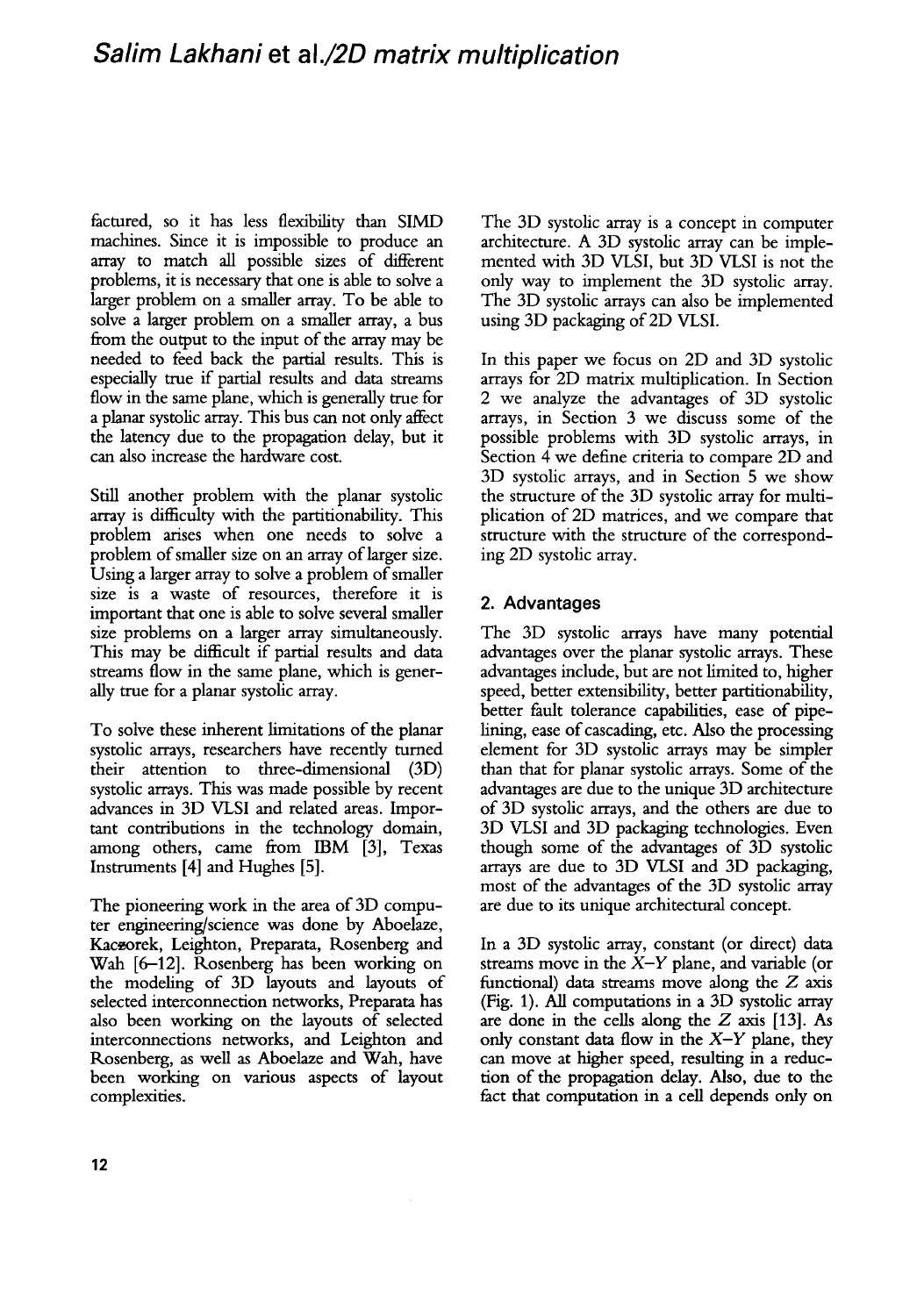

Fig. 1. A 3D systolic array. Note that constant data streams (a) and (b) are flowing in the *X-Y* plane and the varying data stream (c) is flowing along the  $Z$  axis. Also note that I O can occur at any of the six planar sides of the array [13].

the constant data streams moving in the *X-Y*  plane, computation can be done concurrently, therefore speed of the 3D systolic arrays will increase compared with the 2D systolic arrays.

As already indicated, some of the advantages of the 3D systolic array are due to the use of 3D VLSI and/or 3D packaging technologies. With 3D VLSI and/or 3D packaging technologies, components can be placed at a shorter distance from each other, which results in shorter wires between the components (Fig. 2) [14] and in smaller propagation delays. The 3D VLSI also has greater packing density than the 2D VLSI (Fig. 3), which means more components can be placed on the same chip [14]. More components on the same chip results in less need for off-chip communication, and thus higher throughput can be achieved. In 3D VLSI, we can also use holes instead of wires to connect components on different planes (Fig. 4 [14]), and hence we can connect more components without using long wires, which results in lower propagation delays. Note, in this paper the term layer is used for different VLSI mask levels, and the term plane is used for different levels of processing elements. With 3D technologies we can also construct multiport devices [14]. Multiport devices have a



Fig. 2. Comparison of wiring lengths in a 2D structure and a 3D structure. Shorter wires are required in a 3D structure, as components can be placed close to each other by using more than one plane [14].

higher I/O bandwidth which increases the overall speed of the array.

Another advantage of a 3D systolic array is that it can be easily extended or partitioned. This ease of extensibility and partitionability is due to the fact that no partial results flow from one cell to the next in the  $X-Y$  plane [13]. As the computation depends only on the constant data flowing



$$
\frac{3D \text{ density}}{2D \text{ density}} = \alpha N = 20 \sim 50 \text{ (when } \alpha = 2 \sim 5 \text{ and } N = 10\text{)}
$$

Fig. 3. Comparison of packing density of a 2D structure and a 3D structure. Note, the packing density of a 3D structure increases by a factor  $\alpha$ , compared with a 2D structure [14].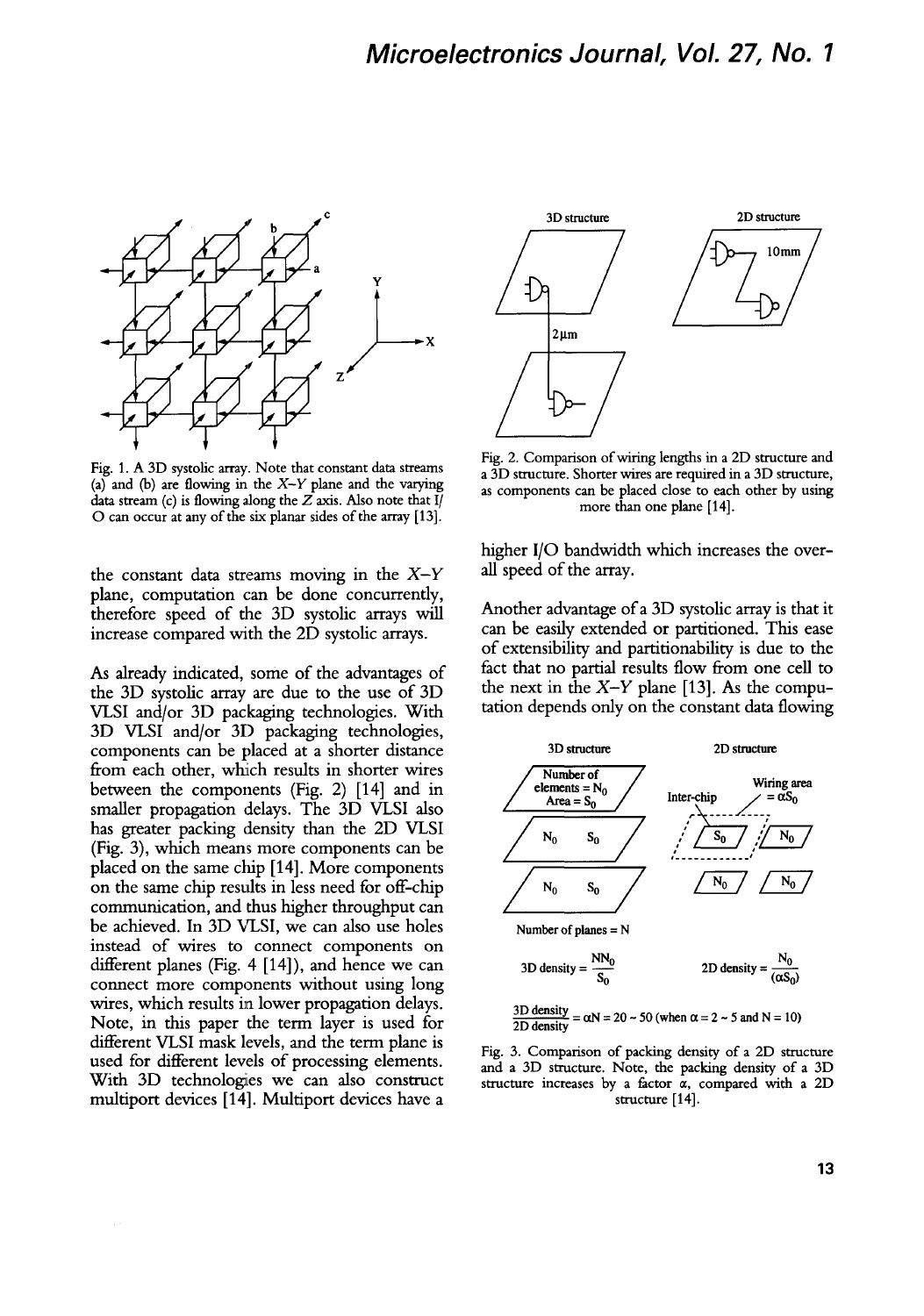

Fig. 4. Comparison of the possible number of interconnections in a 2D structure and a 3D structure. More components can be connected in a 3D structure as holes can be used, instead of wires, to connect components on different planes [14].

in the *X-Y* plane, an array can be extended or partitioned without affecting the result.

Sometimes it is necessary to combine two special purpose systolic arrays (in the form of a pipeline) to solve a complex problem. One example of such a pipeline is a systolic array to solve a system of linear equations. This macropipeline can be formed by combining a systolic array for LU decomposition of a matrix and a systolic array for solving a triangular linear system [2]. This can be easily accomplished with the 3D systolic arrays, because direct and functional data streams flow in different planes.

The next advantage is related to fault tolerance. One problem with single chip design is that, even if one small part of the chip develops a fault, the whole chip becomes useless. One solution is to use row reconfigurability (RR) and row-column reconfigurability (RCR) techniques. The RR and *RCR* techniques were proposed by Fortes and Raghavendra [15] for increasing the fault tolerance capabilities of a processor array. In this technique, if a processor develops a fault, it is bypassed by RR or RCR.

This technique can be easily extended to 3D systolic arrays, and would work even better in 3D architectures than in planar architectures. In 3D systolic arrays, we can extend this technique to a full layer of processors. Thus, if a processor develops a fault we have three choices (as compared with two choices for a 2D systolic array and one choice for a 1D systolic array). For a 3D systolic array we can bypass a faulty processor in one of the following ways: (1) by row reconfiguration; (2) by column reconfiguration; or  $(3)$  by layer reconfiguration.

Here we deal only with time, area and area-time complexity-related issues. Details related to partitionability, extensibility and fault tolerance can be found in [16].

#### **3. Disadvantages**

The 3D systolic arrays also have some disadvantages. In this section we discuss some of the disadvantages of the 3D systolic arrays. We also present some of the possible ways to overcome these disadvantages. Some of these disadvantages are due to the architecture of the 3D systolic array and some are due to 3D VLSI. Three of the main disadvantages of the 3D systolic array are I/O problems, high cost (low yield) and heat dissipation.

The first problem of the 3D systolic array is I/O. This problem is partially due to the architecture of the 3D systolic array and partially due to 3D VLSI. For a planar systolic array, I/O can occur only at the four edges of the array, while for a 3D array I/O can occur at all six planar sides of the array (Fig. 1). This means that additional pins would be required for I/O, which is difficult with current packaging technologies. One solution for this problem is to use one pin for more than one purpose. This sharing of hardware may result in a reduction of the throughput for 3D arrays, but this reduced throughput may still be higher than that for 2D systolic arrays [13]. Another solution to this problem is to use 3D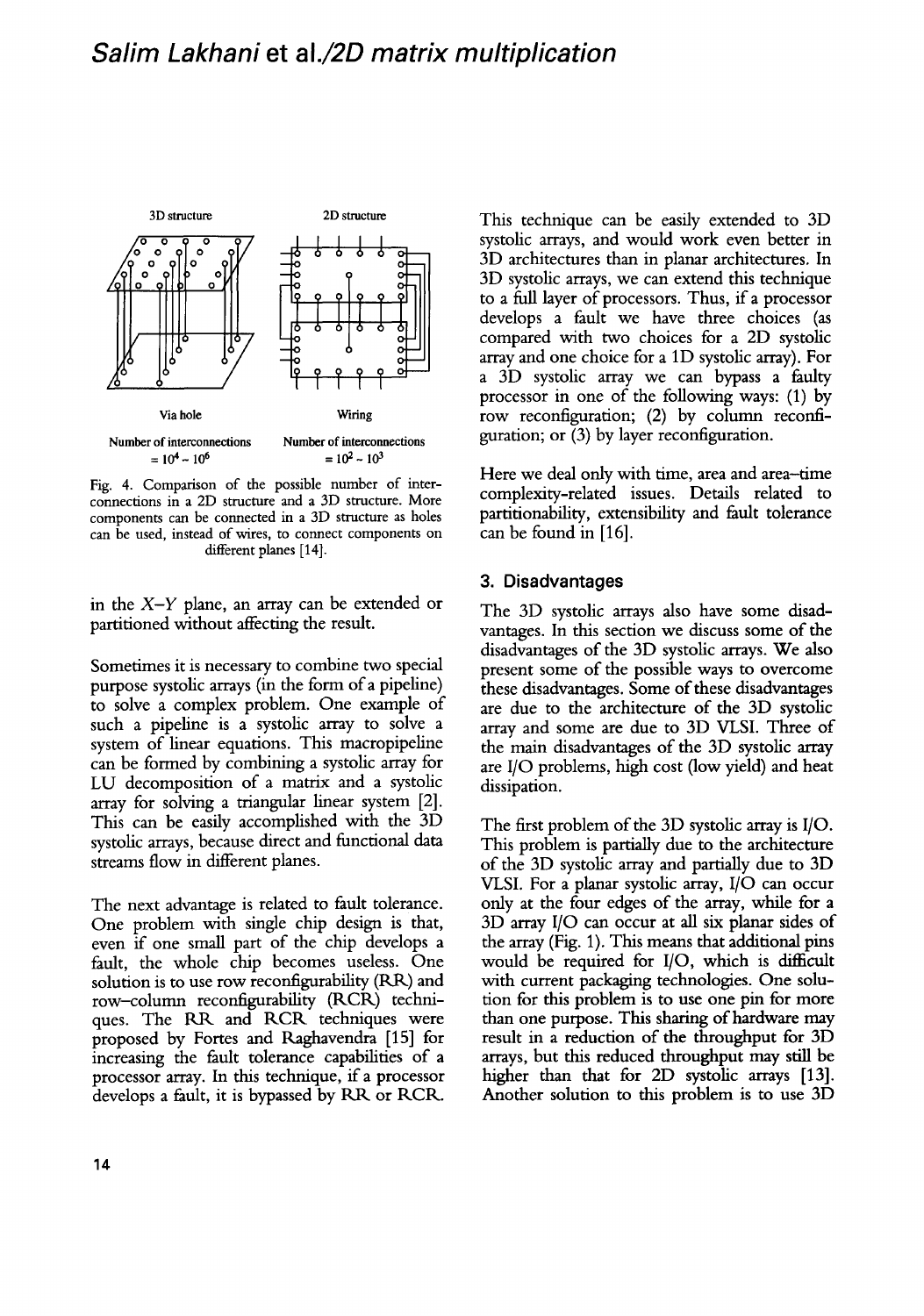## *Microelectronics Journal, Vol. 27, No. 1*

VLSI and 3D packaging technologies, and at the same time advance 3D VLSI and 3D packaging technologies, so as to be able to have pins located on all four edges of more than one plane. This increase in the number of pins not only solves the I/O problem of the 3D arrays, but it can also result in an increase of I/O bandwidth, which in turn may improve the performance of the systolic array; but this increased I/O bandwidth of the 3D systolic array must be matched by the I/O bandwidth of the host (memory or computer) and the data bandwidth of the bus. If I/O bandwidth of the host or the data bandwidth of the bus is less than the I/O bandwidth of the 3D systolic array, then the host or the bus may become a bottleneck, and will result in degradation of the performance of the 3D systolic array. If the host is a memory, then one way to increase its I/O bandwidth is by using multiport memory. Bandwidth of a host memory can also be increased by using interleaved memory, memory pipelining, and other techniques. If the host is a computer, then the I/O bandwidth of the host and the 3D systolic array can be matched by using a buffer between the host computer and the 3D systolic array. Increasing the data bandwidth of the bus may be difficult. The only way to increase the data bandwidth of a bus is by using more than one bus between the host and the 3D systolic array. This use of more than one bus will result in an increase of the cost, therefore it is important to achieve a balance between speed of the 3D systolic array and its cost.

The second major problem of the 3D systohc array is the cost of the chip. This is due to 3D technology. In 3D technologies, the yield of the chip goes down as the number of planes increases [14]. This decrease in the yield results in an increase of the manufacturing cost. This problem can be avoided if one uses 2D VLSI instead of 3D VLSI. The use of 2D VLSI for the 3D systolic array may result in a decrease in the throughput, but this reduced throughput will be higher than the throughput of a planar systolic array. Therefore, due to the fact that manufacturing cost increases with increase in the number of planes in the 3D systolic array, it is important to achieve a balance between the utilization of 3D technologies and the cost of 3D systolic arrays.

The third major problem of the 3D systohc arrays, which is also due to 3D technology, is the problem of heat dissipation. This is due to the fact that it is difficult to dissipate the heat from the inner portions of a 3D VLSI chip. One solution to this problem is to restrict the number of planes in the third dimension. This problem can be avoided altogether if the 3D systolic arrays are implemented with 2D VLSI.

#### **4. Comparison criteria**

In this section we define criteria for comparing a planar and a 3D systolic array, to be used in the later analysis, and with respect to the previously mentioned advantages of the 3D approach. One simple but incorrect way to compare a 2D systolic array with a 3D systolic array would be by counting the number of cells in each. The main problem with this is that the cells in different types of systolic array may be different, therefore one can not draw any valid conclusions about the relative speed or hardware complexity of the two arrays just by counting the number of cells in the two arrays. Due to the differences in the structure of the cells, it is difficult to compare the planar and the 3D systolic arrays. For these reasons, it is important to develop some realistic and preferably analytical criteria that can be used for comparing the systohc arrays.

The two most common criteria for comparing two systolic arrays are processing latency (time  $T$ ) and VLSI area (area  $A$ ). We will use time and area to compare the systolic arrays. One must realize that usually there is a tradeoffinvolved between T and  $A$ , i.e. one hardware may take less time to solve a problem, but it may need more VLSI area than the slower hardware. Therefore, to understand clearly the differences between the systolic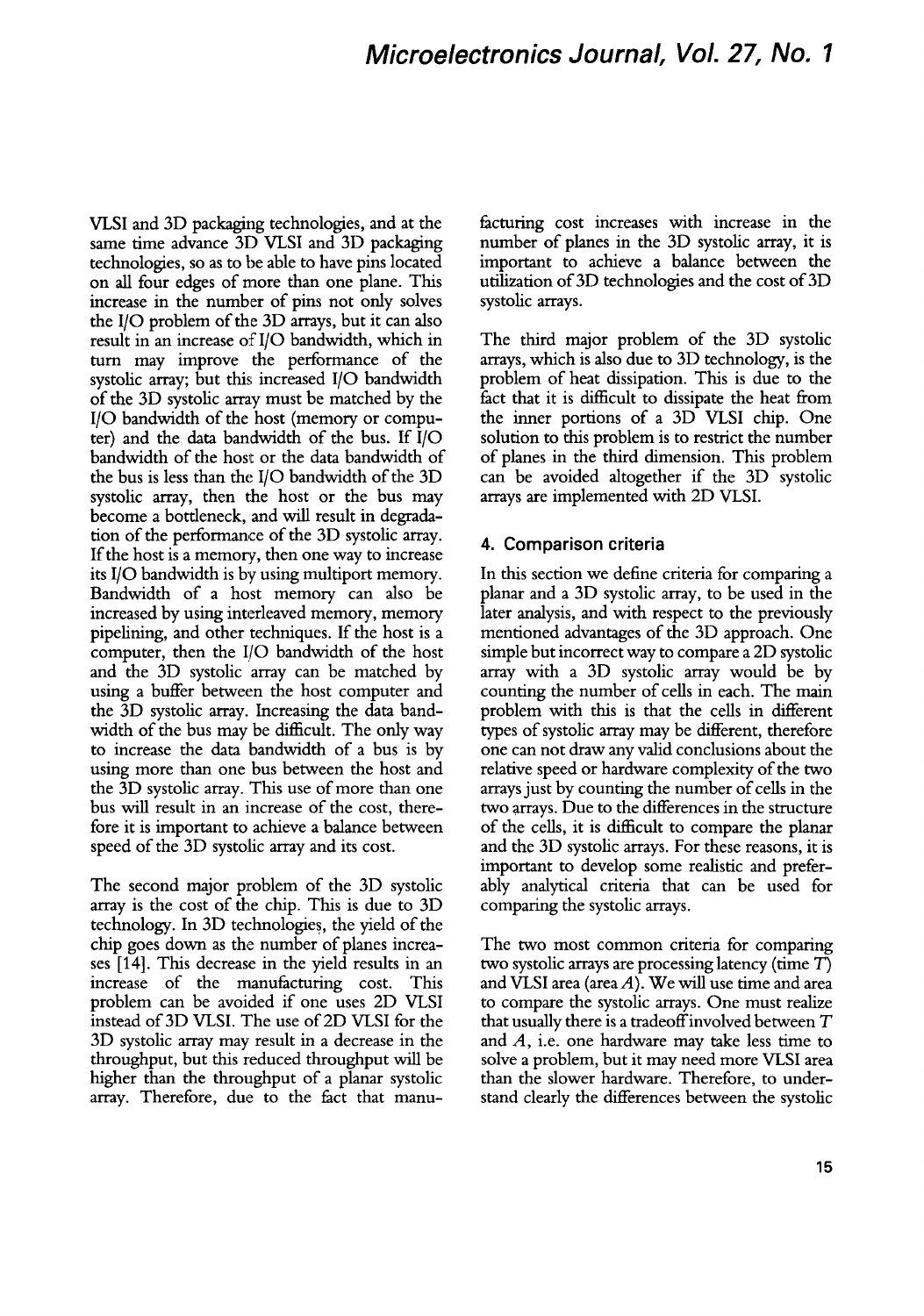## *Salim Lakhani* **et** *al./2D matrix multiplication*

arrays, one must also look at the overall performance. To compare this overall performance of the systolic arrays, we use the  $AT^2$  criterion. Note, the  $AT^2$  criterion is the adoption of the classical  $AT^2$  criterion used in the theory of VLSI complexity analysis [17]. In this section, we present a general method for developing criteria to compare time and area. In Section 5, we use this general method to develop exact comparison criteria for our example.

The first step towards developing comparison criteria is to define precisely the algorithm for which one needs a systolic array. Then, for this algorithm, one has to define the molecular operation. Here, the molecular operation is defined as the operation that is constantly being repeated in the given algorithm, regardless of the type of systolic array being used. Next, one has to define atomic operations for all the systolic arrays that need to be compared. We define the atomic operations as the operations to be actually executed, by each cell of the systolic array, as elementary parts of the above-defined molecular operation. Note that the molecular and atomic operation for a particular array may or may not be the same. Now, one knows exactly what the operation to be performed by each cell of the systolic array is. Once one has this information, one can define the structure of the array and can develop the equations for time and area in terms of different relevant parameters. Next, one plots these equations versus the problem size, for different values of the chosen parameters. From these plots, one can analyze and compare the performance of the given systolic arrays.

#### **4.1 Time**

To develop an equation for the total execution time, one first has to define the time for one atomic cycle. Here atomic cycle is defined as the time needed by the slowest cell to perform its required atomic operation, and to pass the result/ data to the next cell (unless all cells are characterized with the same delay, which is what the assumption is throughout the rest of this work). Note, the time for an atomic operation is the same as the time for an atomic cycle. Once one has defined the atomic cycle time, one can compute the time for the execution of the molecular operation, and for the execution of the whole algorithm. The total time is a function of the atomic cycle time and the problem size (plus a plethora of possible technology-related and algorithm-related parameters).

#### **4.2 Area**

To develop an equation for area, one first has to define the area for each cell of the systolic array. This area will be dictated by the complexity of the atomic operation. One already knows the number of cells in an array (from the structure of the array), thus one can now compute the total area of the systolic arrays. Note, in this work the area of a cell in a 3D systolic array is defined to be the area needed to implement the logic function of that cell in 2D VLSI. Thus, the area of a cell in a planar systolic array and the area of a cell in a 3D systolic array will be the same if both cells implement the same function. Therefore, here we actually talk about the virtual area, so that the planar and the 3D approaches can be compared, but (for simplicity) we use only the term area.

#### **4.3 Area-time tradeoff**

As we mentioned earlier, there is a tradeoff involved between area of the systolic array and the time for execution of the algorithm. Therefore, to understand the differences between the given systolic arrays, one must also look at the overall performance (in terms of area and time) of the given systolic arrays. To compare this overall performance of the given systolic arrays, we use the  $AT^2$  criterion.

#### **5. Matrix multiplication**

In this section we present two different structures of 2D systolic arrays and one structure of a 3D systohc array for matrix multiphcation. We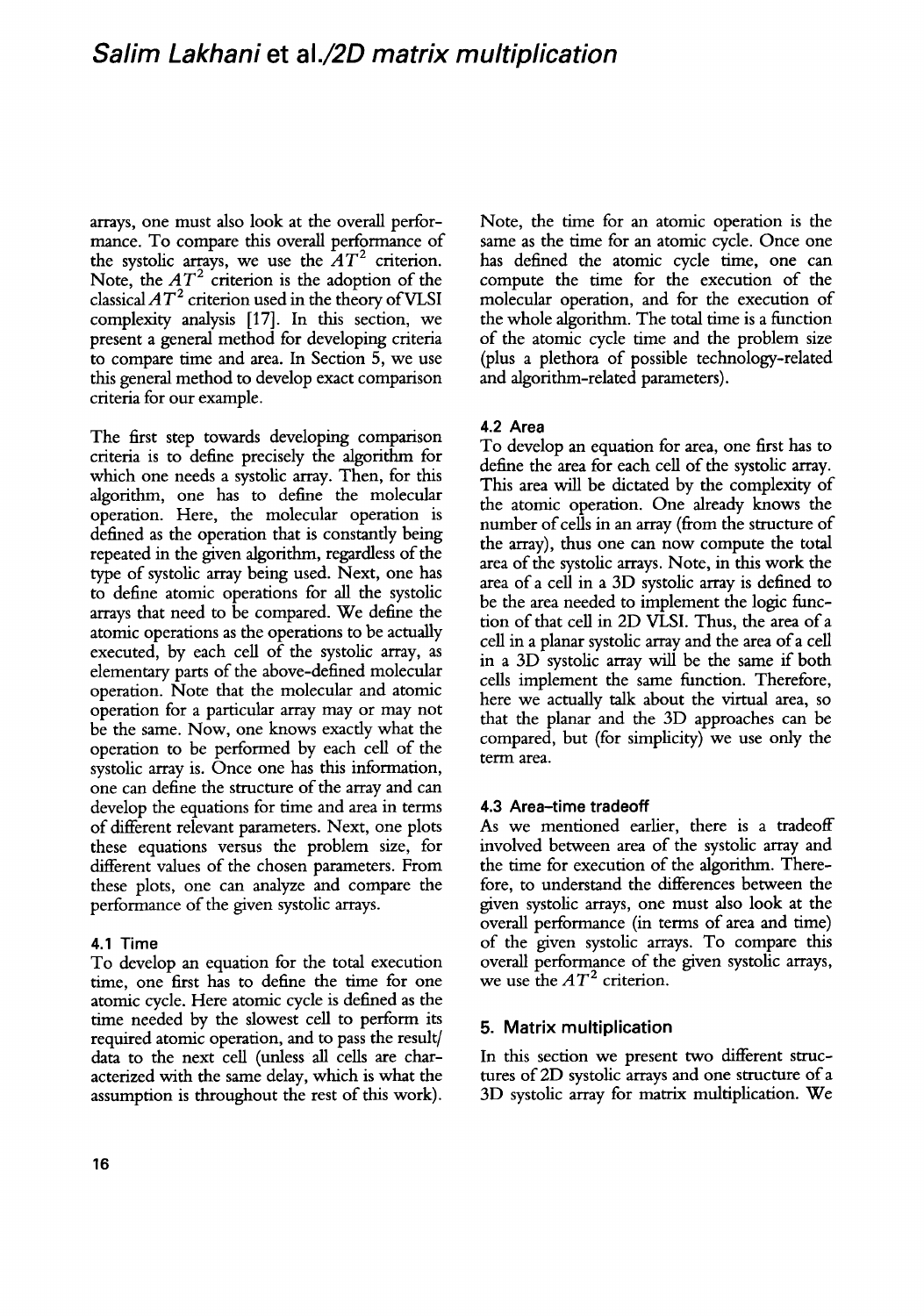**also compare the 2D and 3D systolic arrays for time and area according to the criteria defined in the previous section.** 

**Given matrices A and B of size N by N, we need**  to compute matrix **C**, such that  $C = A \cdot B$ . The **algorithm for matrix multiplication is shown in Fig. 5. In this example, the molecular operation is**   $c + a \cdot b$ . This operation will be performed by **each cell of the 2D systolic array, therefore it is also the atomic operation for the 2D systolic array. Two different structures of the 2D systolic arrays (for matrix multiplication) are shown in**  Fig. 6a [18] and 6b [19]. The number of cells  $(n_{2a})$ **needed in the 2D systolic array of Fig. 6a, in terms of the problem size (N), is given by [13]:** 

$$
n_{2a} = 3N^2 - 3N + 1
$$

**and the number of cells (n2b) needed in the 2D systolic array of Fig. 6b, in terms of the problem size (N), is given by:** 

 $n_{2b} = N^2$ 

**One can decompose the molecular operation into atomic operations for a 3D systolic array. For example, assume that the elements of the matrices are floating-point numbers. Then one can decompose the molecular operation into five atomic operations. These atomic operations are: (1) mantissa multiplication; (2) exponent addition; (3) mantissa aligmment; (4) mantissa addition; and (5) result normalization [13]. Mantissa multiplication and exponent addition are needed for the multiplication part of the molecular operation, and other atomic operations are needed for the addition part of the molecular** 

$$
\begin{array}{c}\n\text{for}\ (i=1;i\leq N;\ i++) \ \{\text{for}\ (j=1;j\leq N;\ j++) \ \{\text{for}\ (k=1;k\leq N;\ k++) \ \{\text{if}\ (k=1;k\leq N;\ k++) \ \{\text{if}\ c_{i,j}=c_{i,j}+a_{i,k}*b_{k,j};\} \\\}\n\end{array}
$$

**Fig. 5. An algorithm for matrix multiplication. Here** *ai,j, bi,j*  and  $c_{i,j}$  are the  $(i,j)$ th elements of matrices **A, B** and **C**, Fig. 6. Two different 2D systolic arrays for multiplying two respectively.<br> $3 \times 3$  matrices: (a) [18]; (b) [19].



 $3 \times 3$  matrices: (a) [18]; (b) [19].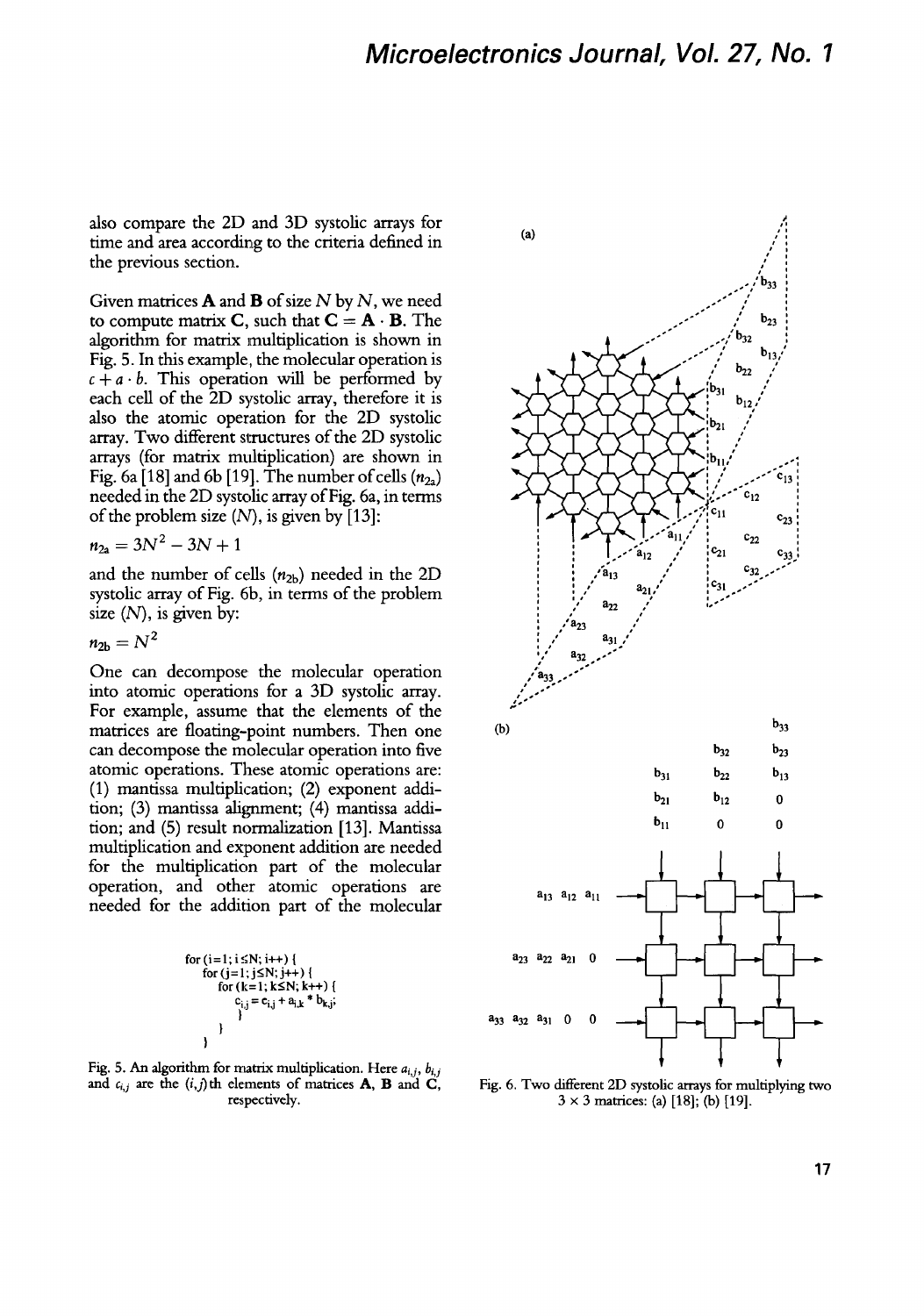## *Salim Lakhani* **et** *al./2D matrix multiplication*

operation. Note, one can also use a molecular operation as an atomic operation, in which case all cells of the 3D systolic array will do the same operation, and the resulting array will be the same as the 2D systolic array of Fig. 6b. A 3D systolic array for matrix multiplication is shown in Fig. 7. Note, in the array of Fig. 7, there are five planes. The cells in the first plane perform the mantissa multiplication, the cells in the second plane perform the exponent addition, the cells in the third plane perform the mantissa alignment, the cells in the fourth plane do the mantissa addition, and the cells in the fifth plane normalize the result. For the 3D systolic array, the number of cells  $(n_3)$  is given by [13]:

$$
n_3 = MN^2
$$

where  $N$  is the problem size and  $M$  is the number of different cell planes (or the number of atomic operations, if cells in one plane execute only one atomic operation).

Now that we have defined the structure of both the 2D and the 3D systolic arrays (and we already have other necessary information), we



Fig. 7. A 3D systolic array for multiplying two  $3 \times 3$ matrices.

can develop equations for time and area, to compare 2D and 3D systolic arrays.

#### **5.1 Comparison of** time

First, assume that all atomic operations are of the same length and the time needed for an atomic operation in the 2D systolic array is  $t_2$ . Then the atomic cycle for the 2D systolic array will be  $t_2$ . Note, as the molecular operation is the same as the atomic operation for the 2D systolic array, the time needed for molecular operation is also  $t_2$ . Now the total time  $(T_{2a})$  needed for computation (of the matrix C) with the 2D systolic array of Fig. 6a will be equal to [13]:

$$
T_{2a}=(3N-2)t_2
$$

and the total time  $(T_{2b})$  needed for computation (of the matrix C) with the 2D systolic array of Fig. 6b will be equal to:

$$
T_{2b}=(3N-2)t_2
$$

Note, the latency for both structures of 2D systolic arrays for matrix multiplication is the same. Therefore, in the rest of this section, we shall refer to both  $T_{2a}$  and  $T_{2b}$  simply as  $T_2$ .

For the 3D systolic array, assume that all atomic operations are of the same length, and the time needed for atomic operations is  $t_3$ . Then the atomic cycle time for the 3D systolic array is  $t_3$ , and the time for the molecular operation  $(t_{3m})$  is:

$$
t_{3\mathrm{m}}=M t_3
$$

if the molecular operation is decomposed into M atomic operations. The total time  $(T_3)$  for computation (of matrix C) on a 3D systolic array will be:

$$
T_3=(3N+M-3)t_3
$$

Note, the time for computation of matrix C on a 3D systolic array will be the same as the time for computation of matrix C on a 2D systolic array, if  $M$  is equal to one. The plots for

$$
\frac{T_2}{T_3} = f(N; M, t_2, t_3)
$$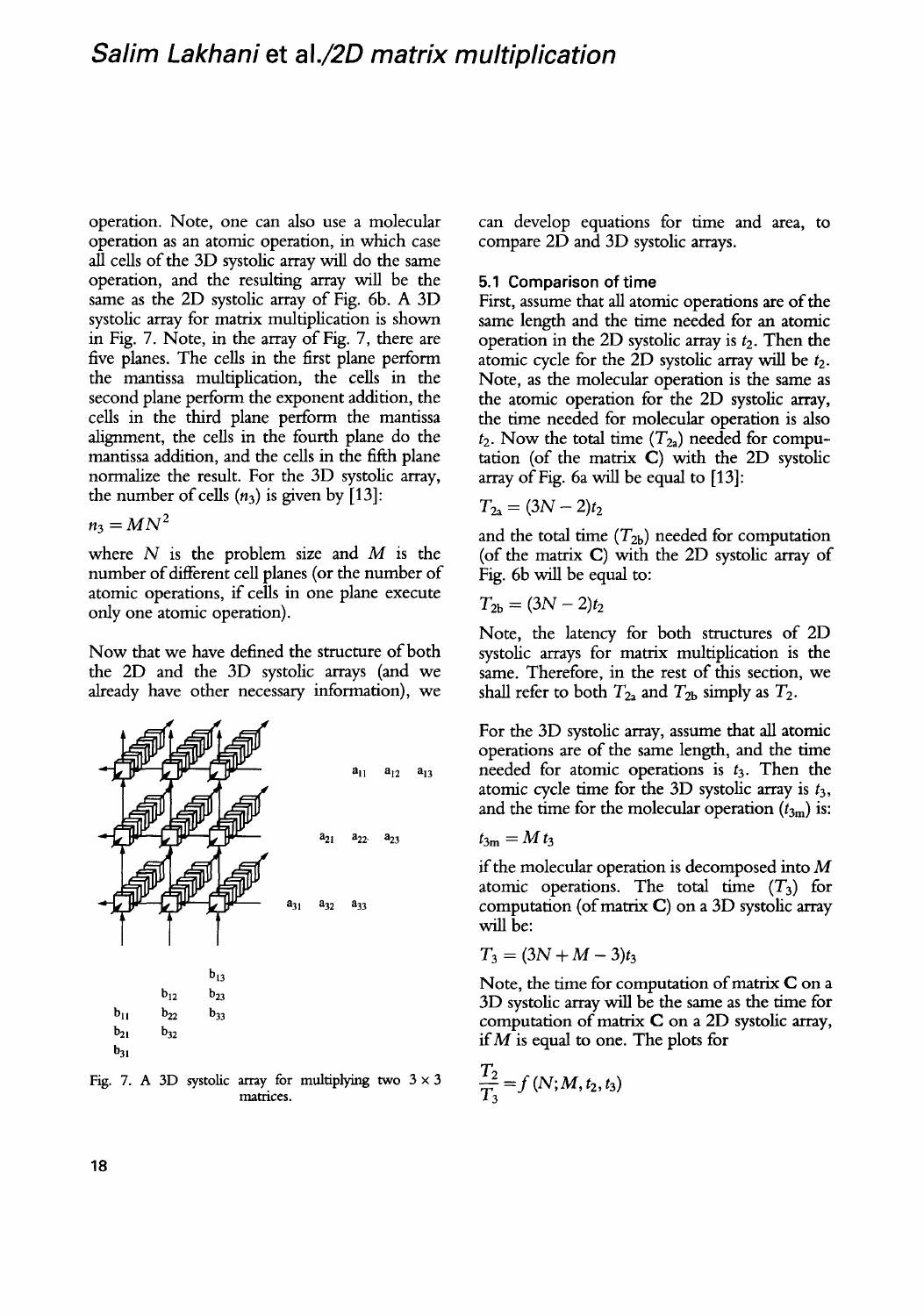are shown in Fig. 8 for different values of the ratio  $t_2/t_3$  and different values of the parameter M. From these plots one can see that the latency of the 3D systolic array is smaller than that of the 2D systolic array. One can also see from these plots that the ratio  $T_2/T_3$  increases asymptotically with the problem size  $(N)$ , and the value of asymptote increases with  $M$ . The difference in the latency of a 2D and a 3D systolic array increases rapidly with the problem size, and thus 3D systolic array for matrix multiplication proves to be faster than 2D systolic array for matrix multiplication.

#### **5.2 Comparison of area**

Now we develop equations for area<sup>1</sup>. First, assume that the area of a cell in the 2D systolic array is given by  $a_2$ , and  $a_3$  is the area of a cell in any plane of the 3D systolic array. Now the total area of the 2[) systolic array of Fig. 6a  $(A_{2a})$ , the total area of the 2D systolic array of Fig. 6b  $(A_{2b})$ , and the total area of the 3D



Fig. 8. Plots of  $T_2/T_3$  vs. N. The values of the different parameters are: (a)  $t_2 = 4t_3$  and  $M = 5$ ; (b)  $t_2 = 3.4t_3$  and  $M = 4$ ; (c)  $t_2 = 2.7t_3$  and  $M = 3$ ; (d)  $t_2 = 1.9t_3$  and  $M = 2$ ; (e)  $t_2 = t_3$  and  $M = 1$ . Note,  $t_2 = M(1 - x)t_3$ , where x is the overhead associated with using a 3D systolic array.

systolic array  $(A_3)$  are given by the following equations:

$$
A_{2a} = (3N^{2} - 3N + 1) a_{2}
$$
  
\n
$$
A_{2b} = N^{2} a_{2}
$$
  
\n
$$
A_{3} = N^{2} M a_{3}
$$
  
\nThe plots for  
\n
$$
\frac{A_{2a}}{A_{3}} = f (N; M, a_{2}, a_{3})
$$

and

$$
\frac{A_{2b}}{A_3} = f(N;M,a_2,a_3)
$$

are shown in Figs. 9 and 10, respectively, for different values of the ratio  $a_2/a_3$ , and different values of the parameter  $M$ . From these plots one can see that the area of the 3D systolic array is less than the area of the 2D systolic array of Fig. 6a, but the area of the 3D systolic array is greater than that of the 2D systolic array of Fig. 6b. It is interesting to note that the ratio  $A_{2a}/A_3$  increases asymptotically with N, but the ratio  $A_{2b}/A_3$  is constant for different values of N. Another interesting point to note is that the ratios  $A_{2a}/A_3$  and  $A_{2b}/A_3$  increase with decreasing M. On the other hand, the ratio



Fig. 9. Plots of  $A_{24}/A_3$  vs. *N.*  $A_{24}/A_3 = 1$  is shown by the dotted line. The values of the different parameters are: (a)  $a_2 = 4a_3$  and  $M = 5$ ; (b)  $a_2 = 3.4a_3$  and  $M = 4$ ; (c)  $a_2=2.7a_3$  and  $M=3$ ; (d)  $a_2=1.9a_3$  and  $M=2$ ; (e)  $a_2 = a_3$  and  $M = 1$ .

<sup>&</sup>lt;sup>1</sup> The reader is referred to Section 4.2 for our interpretation of the area comparison for 2D and 3D systolic arrays.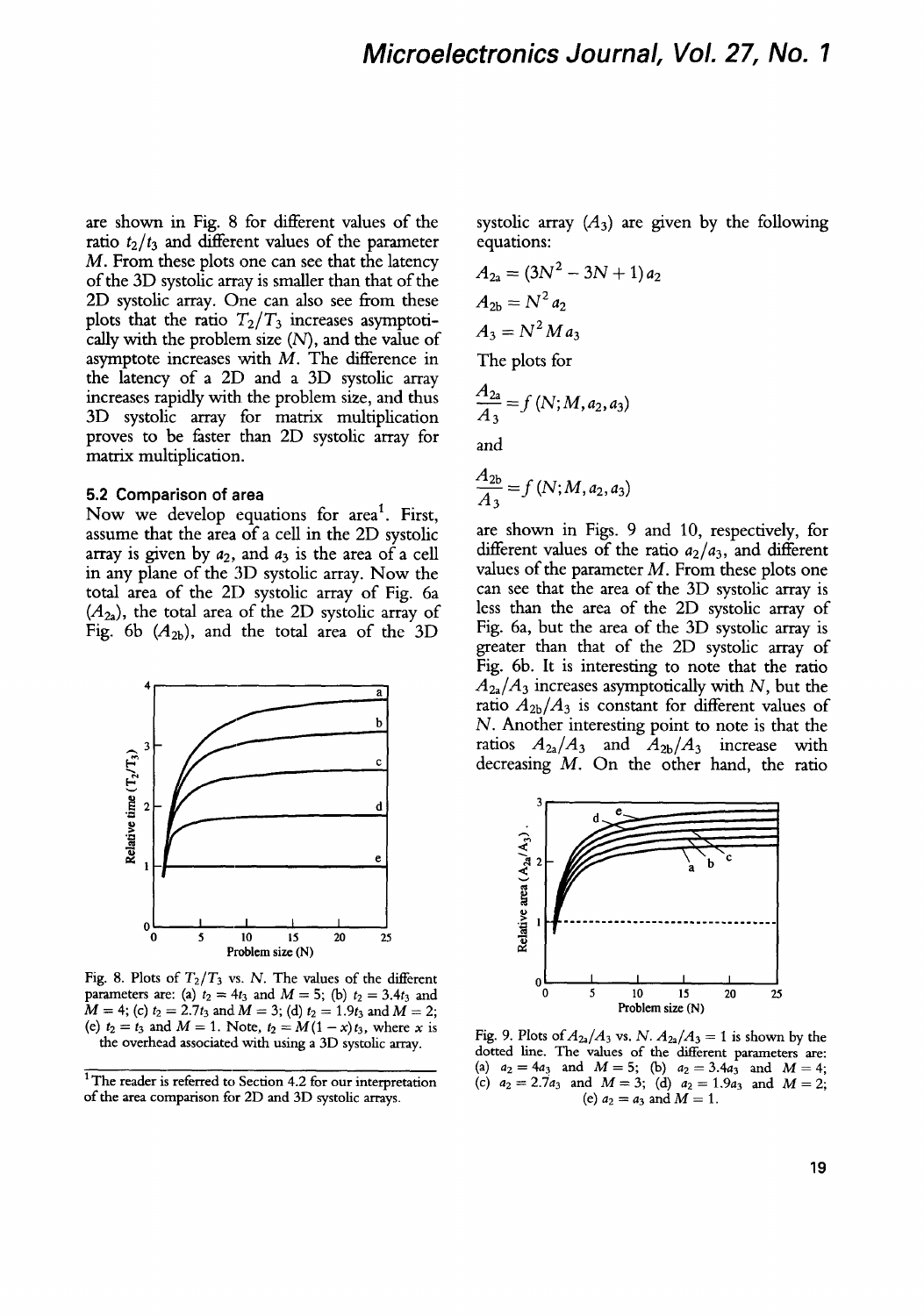

Fig. 10. Plots *of A2b/A3* vs. N. The values of the different parameters are: (a)  $a_2 = 4a_3$  and  $M = 5$ ; (b)  $a_2 = 3.4a_3$  and  $M=4$ ; (c)  $a_2=2.7a_3$  and  $M=3$ ; (d)  $a_2=1.9a_3$  and  $M = 2$ ; (e)  $a_2 = 1a_3$  and  $M = 1$ .

 $T_2/T_3$  increases with increasing M. Thus, one can conclude that there is a clear tradeoff involved between time and area, and therefore it is important to look at the overall area-time performance of 2D and 3D systolic arrays.

#### **5.3 Area-time tradeoff**

As we mentioned earlier, there is always a tradeoff involved between time and area. This tradeoff can be studied from the plots of  $A_{2a}T_2^2$  $A_3 T_3^2$  vs. N, and  $A_{2b} T_2^2 / A_3 T_3^2$  vs. N, where

$$
\frac{A_{2a}T_2^2}{A_3T_3^2} = f(N;M,a_2,a_3,t_2,t_3)
$$

and

$$
\frac{A_{2b}T_2^2}{A_3T_3^2}=f(N;M,a_2,a_3,t_2,t_3)
$$

These plots are shown in Figs. 11 and 12, respectively, for different values of the ratio  $t_2/\bar{t}_3$ , for different values of the ratio  $a_2/a_3$ , and different values of the parameter  $M$ . From these



Fig. 11. Plots of  $A_{2a}T_2^2/A_3T_3^2$  vs. *N.*  $A_{2a}T_2^2/A_3T_3^2=1$  is shown by the dotted line. The values of the different parameters are: (a)  $a_2 = 4a_3$ ,  $t_2 = 4t_3$  and  $M = 5$ ; (b)  $a_2 = 3.4a_3$ ,  $t_2 = 3.4t_3$  and  $M = 4$ ; (c)  $a_2 = 2.7a_3$ ,  $t_2 = 2.7t_3$  and  $M = 3$ ; (d)  $a_2 = 1.9a_3$ ,  $t_2 = 1.9t_3$  and  $M = 2$ ; (e)  $a_2 = a_3$ ,  $t_2 = t_3$ and  $M = 1$ .

plots one can see that the overall performance of a 3D systolic array increases asymptotically with  $N$  and the value of the asymptote increases with  $M$ , for  $M$  greater than one. Also, as we



Fig. 12. Plots of  $A_{2b}T_2^2/A_3T_3^2$  vs. N. The values of the different parameters are: (a)  $a_2 = 4a_3$ ,  $t_2 = 4t_3$  and  $M = 5$ ; (b)  $a_2 = 3.4a_3$ ,  $t_2 = 3.4t_3$  and  $M = 4$ ; (c)  $a_2 = 2.7a_3$ ,  $t_2 = 2.7t_3$  and  $M = 3$ ; (d)  $a_2 = 1.9a_3$ ,  $t_2 = 1.9t_3$  and  $M = 2$ ; (e)  $a_2 = a_3$ ,  $t_2 = t_3$  and  $M = 1$ .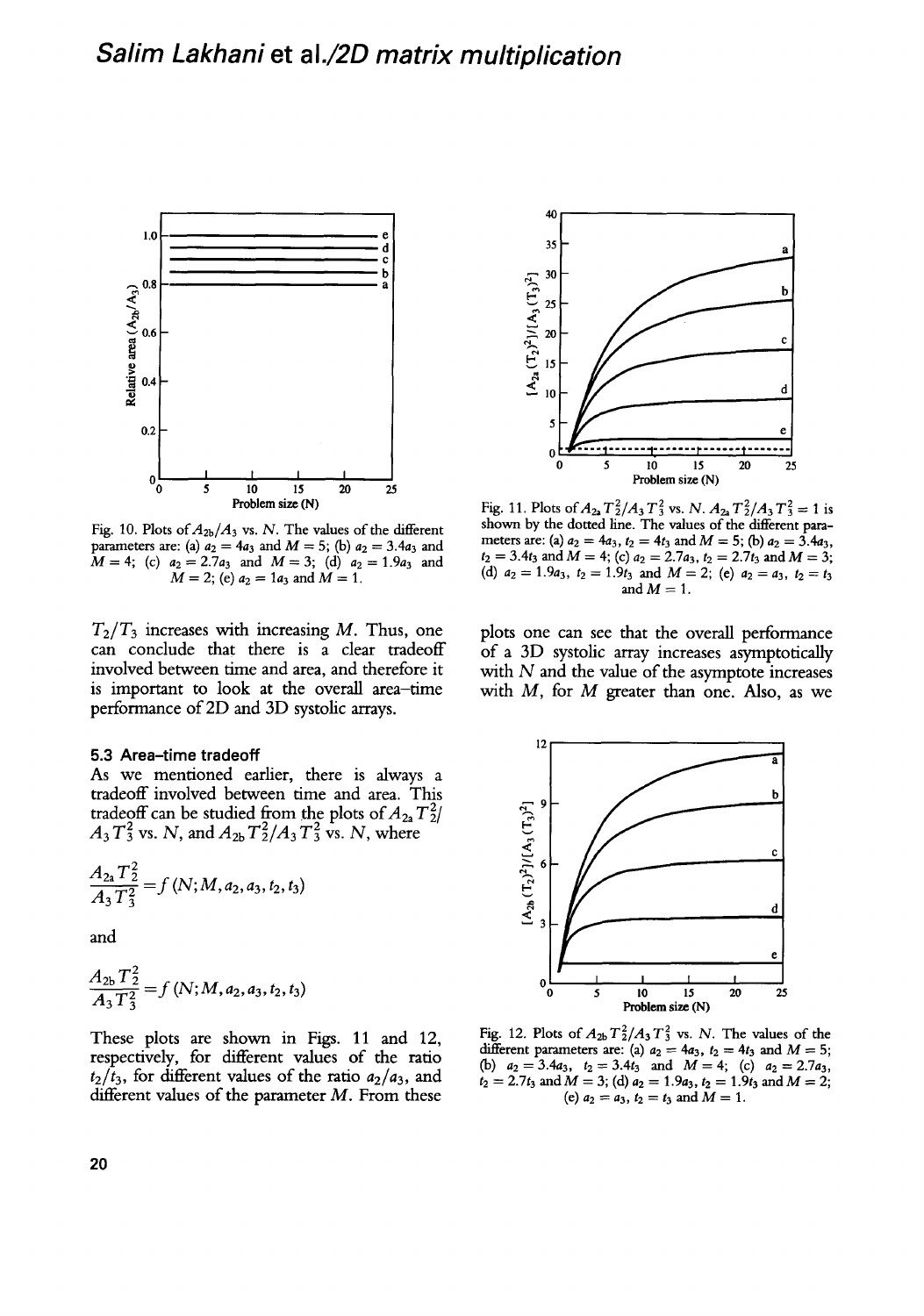mentioned earlier, the performance of the 2D systolic array of Fig. 6b is the same as the performance of the 3D systolic array for M equal to one (Fig. 12e).

### **6. Conclusion**

Systolic array architectures were initially introduced to solve the latency problems in special purpose processors. Since systolic arrays exploit concurrency in the problems, they are faster, especially for solving the compute-bound problems. Furthermore, as the systolic arrays are regular, they are relatively simpler to design and relatively cheaper to implement in terms of cost per processing element. However, most work so far has been done with planar systolic arrays. There are some inherent limitations to the speed, extensibility and partitionability of planar systolic arrays. To solve these problems, researchers have recently introduced the concept of 3D systolic arrays.

In this paper we have shown a 3D systolic array implementation of 2D matrix multiplication. We have also shown that the overall performance (in terms of time and area) of the 3D systolic array for 2D matrix multiplication is (relatively speaking) better than that of the 2D systolic array.

After studying the results presented in this paper, we believe that other problems can also benefit from 3D systolic arrays. We also believe that progress in 3D technologies (3D VLSI and 3D packaging of2D VLSI) will make the 3D systolic arrays more competitive in terms of cost.

To understand fully' the advantages of 3D systolic arrays, further research work is needed in the area of special purpose architectures and 3D VLSI. One area that needs to be investigated further is the development of systematic methodology to transform an algorithm into a 3D systolic array. A lot of good work was done in developing systematic: methodologies to trans-

form an algorithm into a 2D systolic array [20, 21]. On a similar basis, we need to develop a methodology to transform an algorithm into a 3D systolic array. Some work has been done in this area (see [13]) but further research is required. A second area that needs to be investigated further is the development of ways to use 3D systolic arrays in the form of a macropipeline, to solve complex problems. In some problems it is important to find ways to combine simple systolic arrays in the form of a macropipeline, to solve complex problems. A third area that needs to be investigated is fault tolerance capabilities of 3D systolic arrays. It is also important to find ways to design a standard fault tolerant programmable cell that can be used in different 3D systolic arrays.

#### **References**

- [1] H.T. Kung and C.E. Leiserson, Systolic arrays (for *VLSI), Sparse Matrix Proc. 1978, Society for Industrial and Applied Mathematics,* 1979, pp. 256-282.
- [2] H.T. Kung, Why systolic architecture?, *IEEE Computer,* 15(1) (1982) 37-46.
- [3] A.J. Blodgett and D.R. Barbour, Thermal conduction module: A high-performance multilayer ceramic package, *IBMJ. Res. Dev.,* 26(1) (1982) 30-36.
- [4] J.F. Gibbons,  $SOI A$  candidate for VLSI? VLSI *Design,* 3 (1982) 54-55.
- [5] G.R. Nudd and R.D. Etchells, Three-dimensional VLSI architecture for image understanding, J. *Parallel Distributed Comput.,* 2 (1985) 1-29.
- [6] M. Aboelaze and B.W. Wah, Complexities of layout in three-dimensional VLSI circuits, *Proc. Int. Syrup. Circuits Systems,* Philadelphia, PA, May 1987, pp. 543- 546.
- [7] T. Kaczorek, *Synthesis of Multivariable Systems and Multidimensional Systems,* John Wiley, New York, 1994.
- [8] F.T. Leighton and A.L. Rosenberg, Automatic generation of three-dimensional circuits layout, *IEEE Int. Conf. on Computer Design: VLSI in Computers,*  1983, pp. 633-636.
- [9] F.T. Leighton and A.L. Rosenberg, Three-dimensional circuits layout, *SIAMJ. Comput.,* 15 (1986) 793-813.
- [10] F.P. Preparata, Optimal three-dimensional VLSI layout, *Math. System Theory,* 16 (1983) 1--8.
- [11] A.L. Rosenberg, Three-dimensional integrated circuits, in H.T. Kung, R.F. Sproull and G.L. Steele,